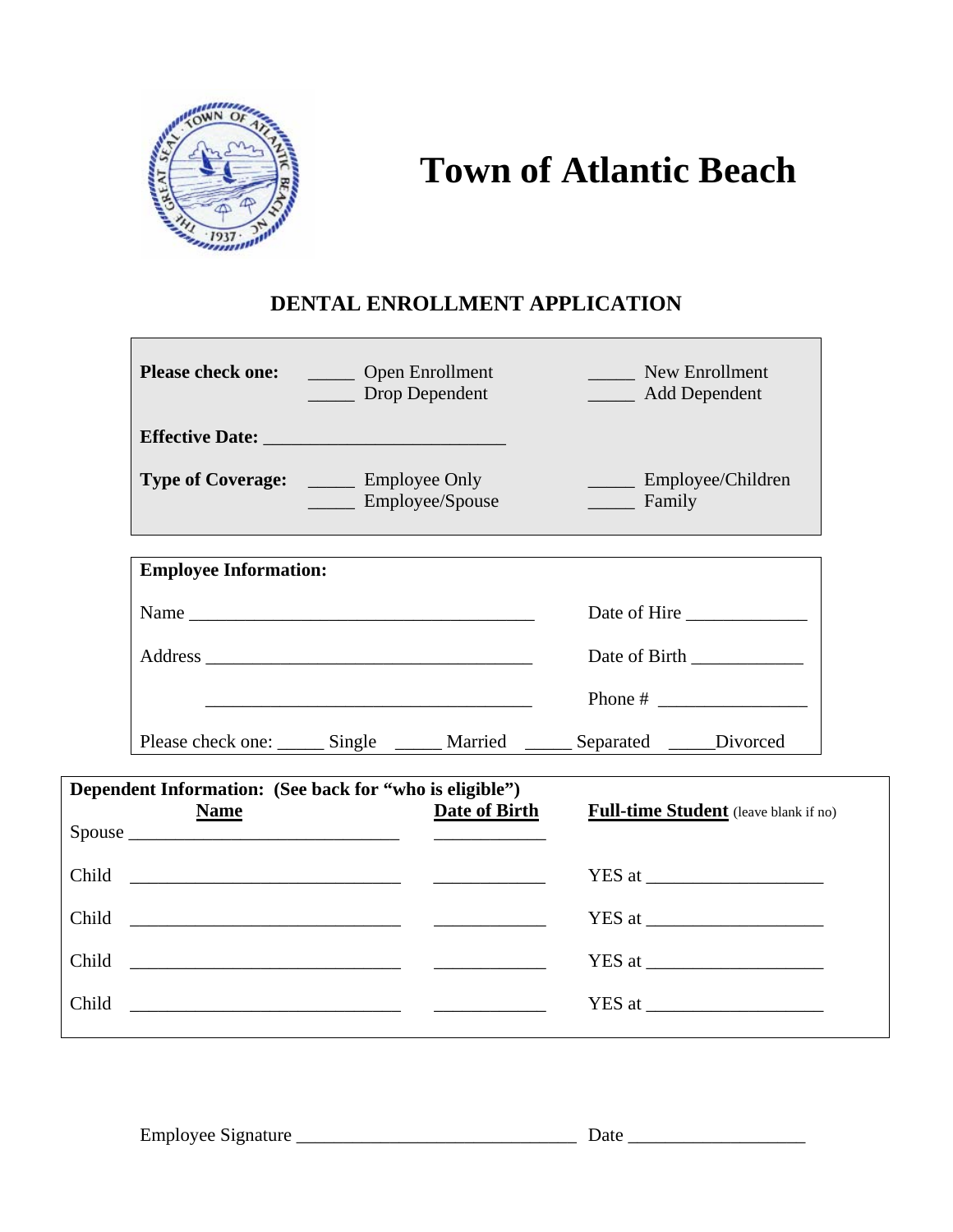### **Coverage for Your Dependents**

For dependents to be covered under this dental reimbursement plan, you must be covered and your dependent must be one of the following:

- Your spouse, under a legally valid, existing marriage between persons of the opposite sex
- $\Box$  You or your spouse's unmarried dependent children to their 19<sup>th</sup> birthday, including newborn children from date of birth, stepchildren, adoptive children from date of placement in anticipation of adoption and foster children.
- An unmarried dependent child who is either mentally retarded or physically handicapped and incapable of self-support may continue to be covered under the dental reimbursement plan regardless of age if the condition exists and coverage is in effect when the child reaches the age of 19. The handicap must be medically certified by the child's doctor and may be verified annually by the Town of Atlantic Beach.
- An unmarried dependent child who attends a licensed or accredited school as a full-time student from age 19 to their  $26<sup>th</sup>$  birthday.

It is the employee's or their dependent's responsibility to notify the Personnel Officer within 60 days of the following events:

- Divorce
- Legal separation
- Ineligibility of dependent child

If your dependent becomes ineligible for coverage, he or she may qualify for COBRA coverage at your expense. For more details on coverage continuation, contact the Personnel Officer.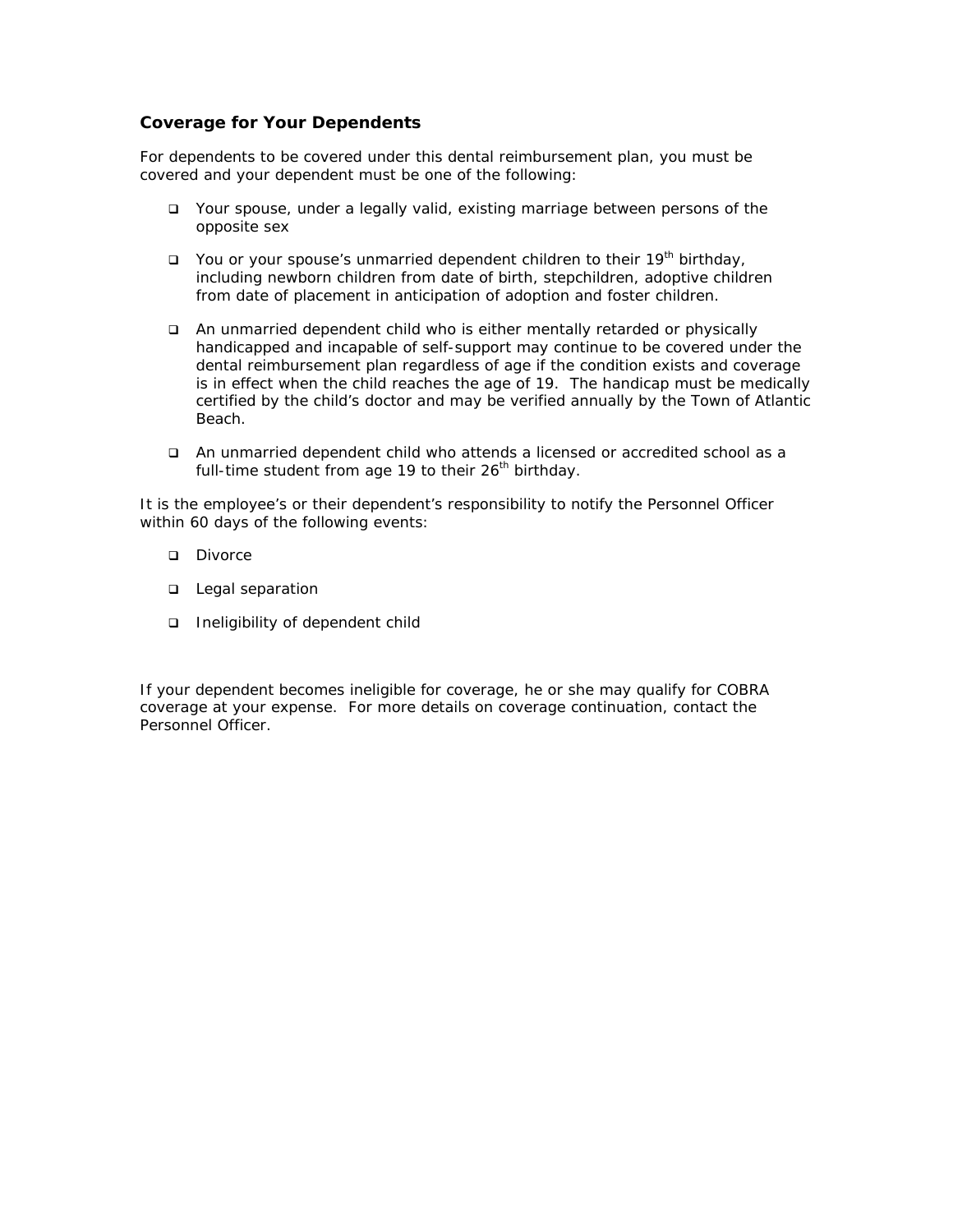## **COBRA Qualifying Events:**

**Qualifying Events -** Qualifying events are certain events that would cause an individual to lose health coverage. The type of qualifying event will determine who the qualified beneficiaries are and the amount of time that a plan must offer the health coverage to them under COBRA. A plan, at its discretion, may provide longer periods of continuation coverage.

**Qualified Beneficiaries -** A qualified beneficiary generally is an individual covered by a group health plan on the day before a qualifying event who is an employee, the employee's spouse, or an employee's dependent child. In certain cases, a retired employee, the retired employee's spouse, and the retired employee's dependent children may be qualified beneficiaries. In addition, any child born to or placed for adoption with a covered employee during the period of COBRA coverage is considered a qualified beneficiary. Agents, independent contractors, and directors who participate in the group health plan may also be qualified beneficiaries.

## **Qualifying Events for Employees:**

- Voluntary or involuntary termination of employment for reasons other than gross misconduct
- Reduction in the number of hours of employment

## **Qualifying Events for Spouses:**

- Voluntary or involuntary termination of the covered employee's employment for any reason other than gross misconduct
- Reduction in the hours worked by the covered employee
- Covered employee's becoming entitled to Medicare
- Divorce or legal separation of the covered employee
- Death of the covered employee

## **Qualifying Events for Dependent Children:**

- Loss of dependent child status under the plan rules
- Voluntary or involuntary termination of the covered employee's employment for any reason other than gross misconduct
- Reduction in the hours worked by the covered employee
- **Example 20 Covered employee's becoming entitled to Medicare**
- **Divorce or legal separation of the covered employee**
- Death of the covered employee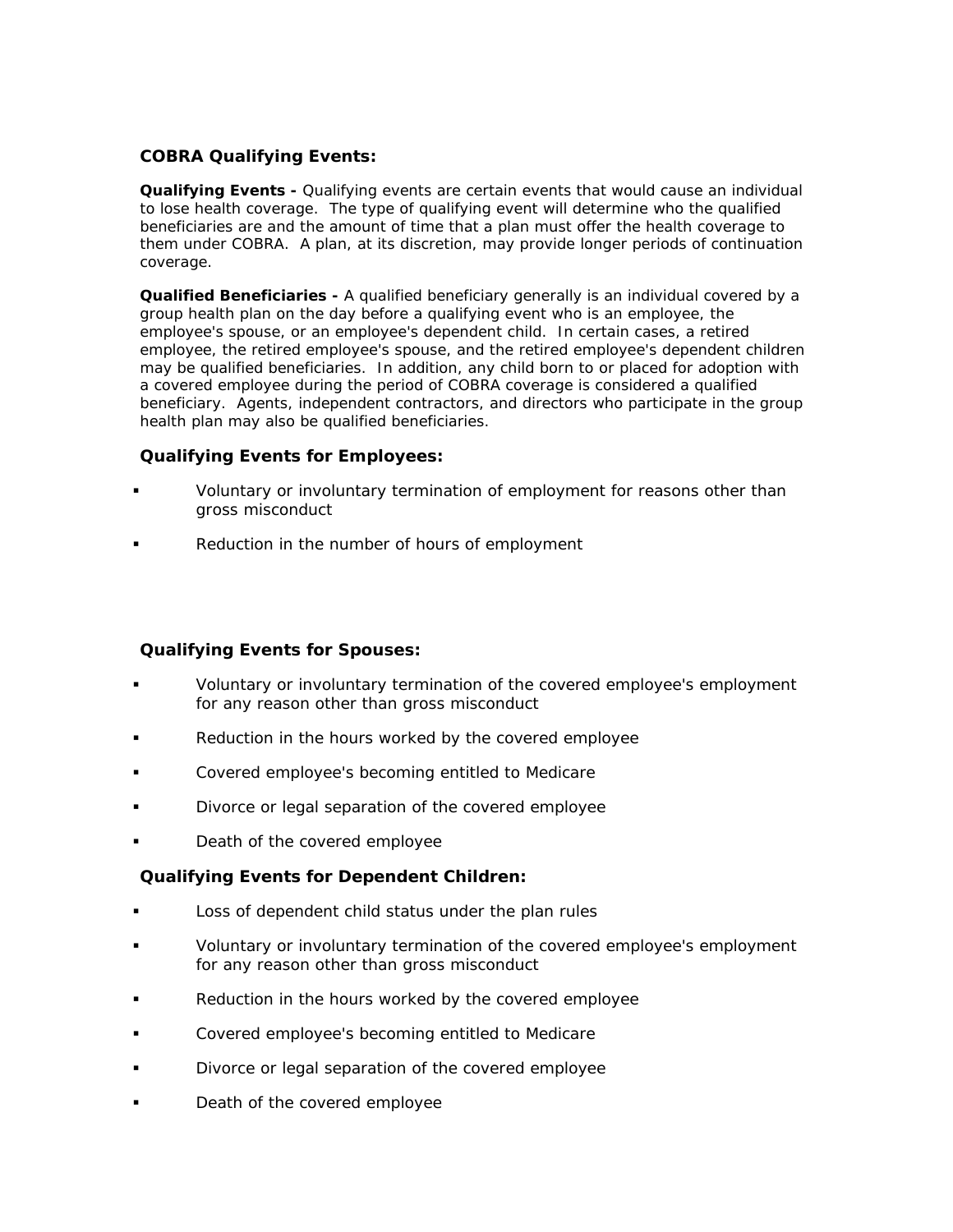## **FREQUENTLY ASKED COBRA QUESTIONS**

## **What process must individuals follow to elect COBRA continuation coverage?**

Employers must notify plan administrators of a qualifying event within 30 days after an employee's death, termination, reduced hours of employment or entitlement to Medicare.

A qualified beneficiary must notify the plan administrator of a qualifying event within 60 days after divorce or legal separation or a child's ceasing to be covered as a dependent under plan rules.

Plan participants and beneficiaries generally must be sent an election notice not later than 14 days after the plan administrator receives notice that a qualifying event has occurred. The individual then has 60 days to decide whether to elect COBRA continuation coverage. The person has 45 days after electing coverage to pay the initial premium.

## **If I waive COBRA coverage during the election period, can I still get coverage at a later date?**

If a qualified beneficiary waives COBRA coverage during the election period, he or she may revoke the waiver of coverage before the end of the election period. A beneficiary may then elect COBRA coverage. Then, the plan need only provide continuation coverage beginning on the date the waiver is revoked.

## **How long does COBRA coverage last?**

COBRA establishes required periods of coverage for continuation health benefits. A plan, however, may provide longer periods of coverage beyond those required by COBRA. COBRA beneficiaries generally are eligible for group coverage during a maximum of 18 months for qualifying events due to employment termination or reduction of hours of work. Certain qualifying events, or a second qualifying event during the initial period of coverage, may permit a beneficiary to receive a maximum of 36 months of coverage.

Coverage begins on the date that coverage would otherwise have been lost by reason of a qualifying event and will end at the end of the maximum period. It may end earlier if:

- **Premiums are not paid on a timely basis**
- The employer ceases to maintain any group health plan
- After the COBRA election, coverage is obtained with another employer group health plan that does not contain any exclusion or limitation with respect to any pre-existing condition of such beneficiary. However, if other group health coverage is obtained prior to the COBRA election, COBRA coverage may not be discontinued, even if the other coverage continues after the COBRA election.
- After the COBRA election, a beneficiary becomes entitled to Medicare benefits. However, if Medicare is obtained prior to COBRA election, COBRA coverage may not be discontinued, even if the other coverage continues after the COBRA election.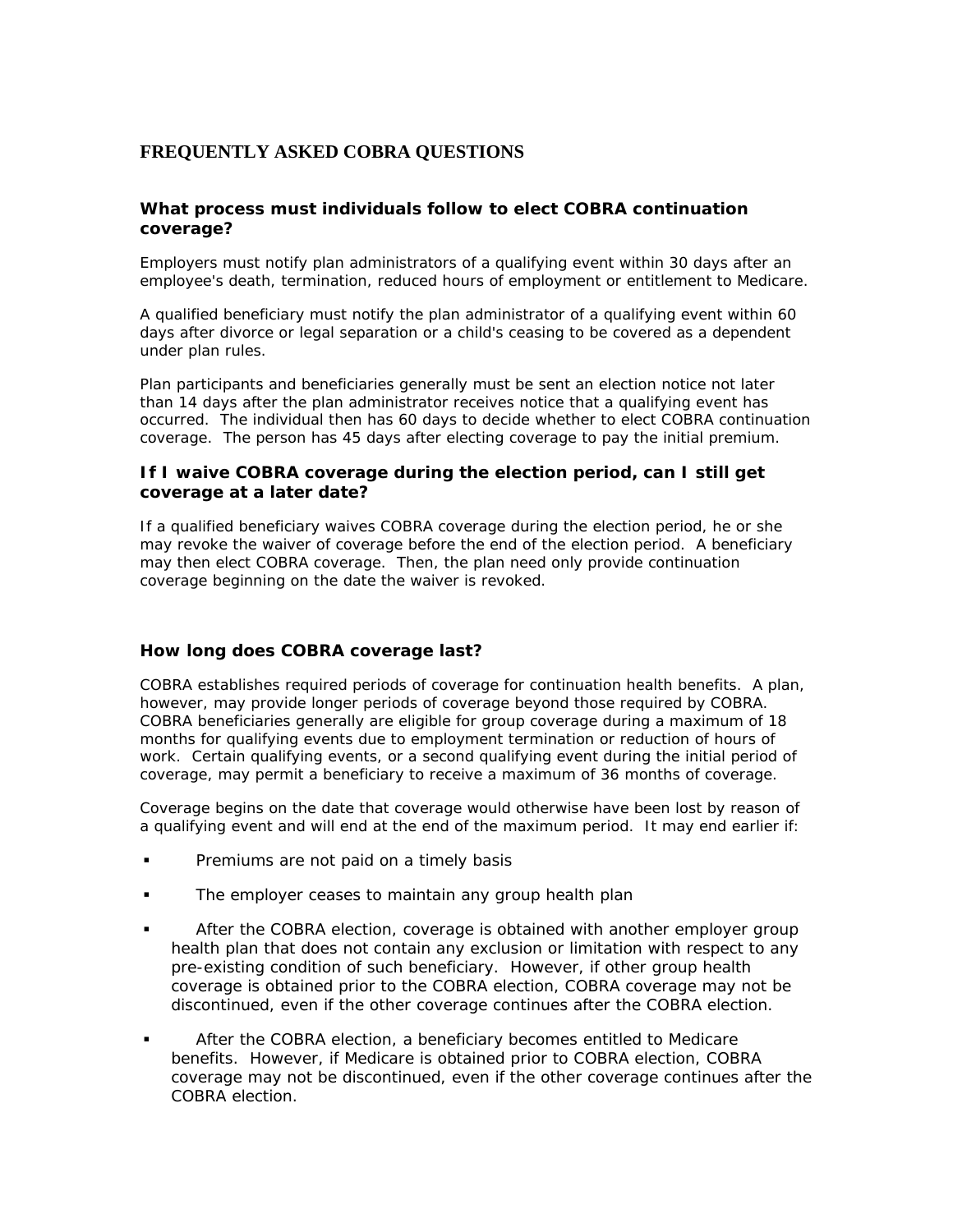Although COBRA specifies certain periods of time that continued health coverage must be offered to qualified beneficiaries, COBRA does not prohibit plans from offering continuation health coverage that goes beyond the COBRA periods.

Some plans allow participants and beneficiaries to convert group health coverage to an individual policy. If this option is generally available from the plan, a qualified beneficiary who pays for COBRA coverage must be given the option of converting to an individual policy at the end of the COBRA continuation coverage period. The option must be given to enroll in a conversion health plan within 180 days before COBRA coverage ends. The premium for a conversion policy may be more expensive than the premium of a group plan, and the conversion policy may provide a lower level of coverage. The conversion option, however, is not available if the beneficiary ends COBRA coverage before reaching the end of the maximum period of COBRA coverage.

#### **Who pays for COBRA coverage?**

Beneficiaries may be required to pay for COBRA coverage. The premium cannot exceed 102 percent of the cost to the plan for similarly situated individuals who have not incurred a qualifying event, including both the portion paid by employees and any portion paid by the employer before the qualifying event, plus 2 percent for administrative costs.

For qualified beneficiaries receiving the 11 month disability extension of coverage, the premium for those additional months may be increased to 150 percent of the plan's total cost of coverage.

COBRA premiums may be increased if the costs to the plan increase but generally must be fixed in advance of each 12-month premium cycle. The plan must allow you to pay premiums on a monthly basis if you ask to do so, and the plan may allow you to make payments at other intervals (weekly or quarterly).

The initial premium payment must be made within 45 days after the date of the COBRA election by the qualified beneficiary. Payment generally must cover the period of coverage from the date of COBRA election retroactive to the date of the loss of coverage due to the qualifying event. Premiums for successive periods of coverage are due on the date stated in the plan with a minimum 30-day grace period for payments. Payment is considered to be made on the date it is sent to the plan.

If premiums are not paid by the first day of the period of coverage, the plan has the option to cancel coverage until payment is received and then reinstate coverage retroactively to the beginning of the period of coverage.

If the amount of the payment made to the plan is made in error but is not significantly less than the amount due, the plan is required to notify you of the deficiency and grant a reasonable period (for this purpose, 30 days is considered reasonable) to pay the difference. The plan is not obligated to send monthly premium notices.

COBRA beneficiaries remain subject to the rules of the plan and therefore must satisfy all costs related to co-payments and deductibles, and are subject to catastrophic and other benefit limits.

## **If I elect COBRA, how much do I pay?**

When you were an active employee, your employer may have paid all or part of your group health premiums. Under COBRA, as a former employee no longer receiving benefits, you will usually pay the entire premium amount, that is, the portion of the premium that you paid as an active employee and the amount of the contribution made by your employer. In addition, there may be a 2 percent administrative fee.

While COBRA rates may seem high, you will be paying group premium rates, which are usually lower than individual rates.